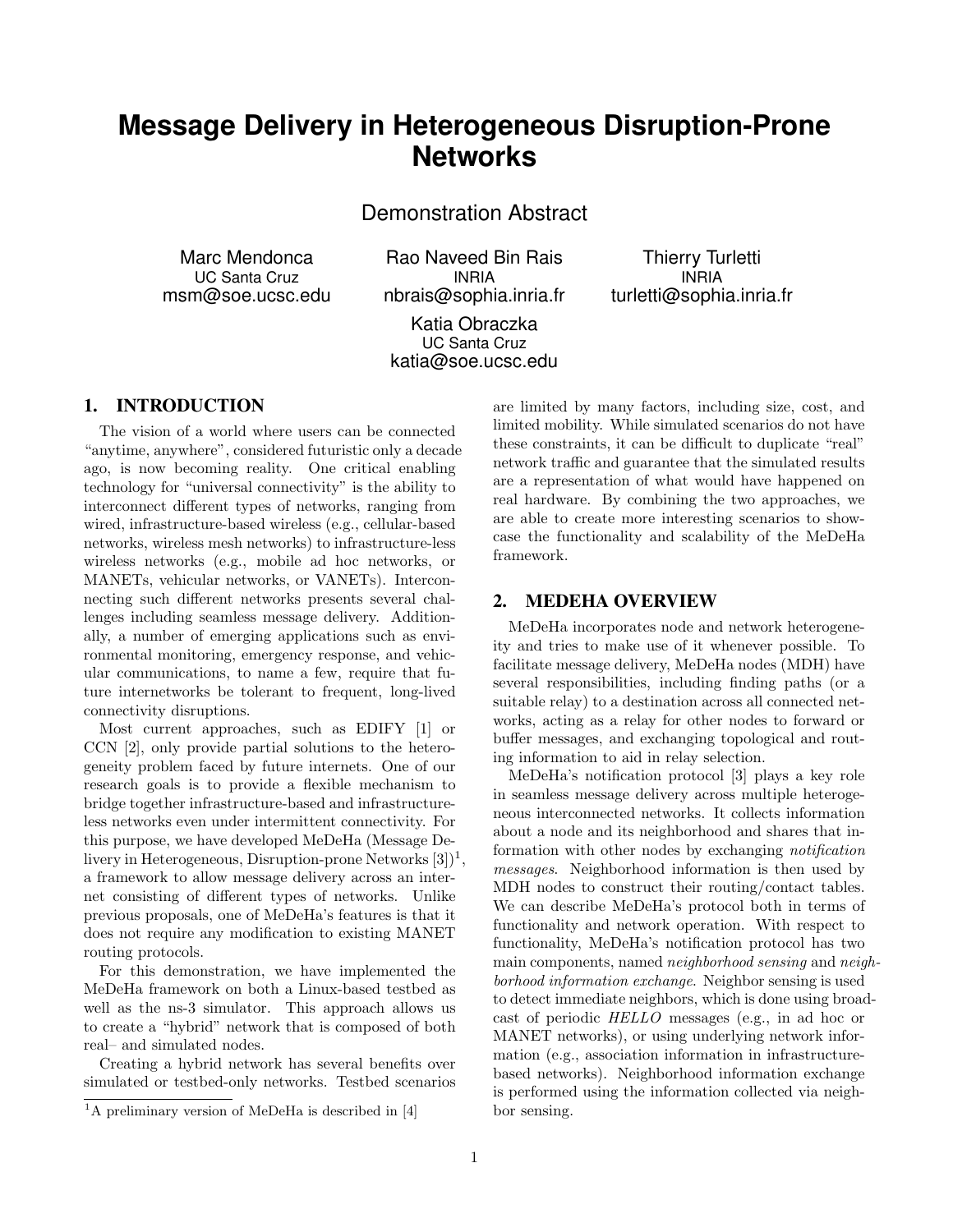With respect to network operation, the notification protocol can also be divided into two components, infrastructure network operation and infrastructure-less network operation.

Infrastructure-based network operation involves collecting nodes' connectivity information (association / disassociation). This information is exchanged between APs, which are also able to act as relays to store messages for unavailable destinations.

Infrastructure-less operation is based on gathering network information from neighboring nodes (using protocol messages [3]), also passing this information to an infrastructure-based network through gateway (GW) nodes, if possible. A key benefit of infrastructure-less networks (e.g., MANETs) is the ability to extend the coverage area or act as a "transit" network to link two disjoint infrastructure network segments. MeDeHa also incorporates MANET routing protocols without requiring any modification to these routing protocols.

## 3. IMPLEMENTATION

We implement the MeDeHa framework on both real nodes and the ns-3 network simulator. This approach along with the emulation and real-time scheduling available in ns-3 allows us to create hybrid scenarios that involve both real– and simulated nodes simultaneously.

#### 3.1 Testbed Implementation

Figure 1 shows the development approach that we take to implement the MeDeHa framework on the Linux kernel. To achieve high portability and compatibility with the existing infrastructure, the notification protocol is implemented at the network layer as a user-space daemon. All required MeDeHa information is included as part of the IP header (as IP option) and no transport or application data is modified. The IP header option for MeDeHa is shown in Figure 2. This allows MeDeHa nodes to function over existing networks with existing protocols.

The Linux implementation uses Netfilter [5] to hook into the Linux protocol stack and passes network packets to the user-space daemon for further processing. As shown in Figure 1, all incoming and outgoing packets are intercepted before passing through the kernel routing algorithm. The daemon determines whether a packet should be buffered or forwarded based on whether a connected next hop destination or relay exists.

Neighborhood connectivity is determined through a combination of MeDeHa control messages and 802.11 management frames as described in the MeDeHa specification [3], [4]. The daemon must also use this information to manage the kernel routing table and continue to accept packets from user applications even if it appears that connections are disrupted.

In MANET networks, only nodes that will be acting



Figure 1: MeDeHa's implementation on the Linux 2.4 kernel. Both Incoming and Outgoing packets are intercepted for processing before being passed to Linux kernel routing



Figure 2: MeDeHa notification header implemented as IP header option

as a gateway (GW) are required to run the MeDeHa framework. This allows existing MANET nodes to benefit from MeDeHa without modification, while also aiding MeDeHa nodes by extending the coverage area. The GW communicates and builds information about the MANET network using an existing routing protocol (such as OLSR). Additionally, it must gather and share information about other networks by exchanging control messages with other MANET or infrastructure GWs. This information is then used to relay messages between nodes in different networks.

#### 3.2 Simulator Integration

We integrate the ns-3 MeDeHa implementation with the testbed through the ns-3 emulation and real-time scheduling capabilities, as shown in Figure 3. Specifi-